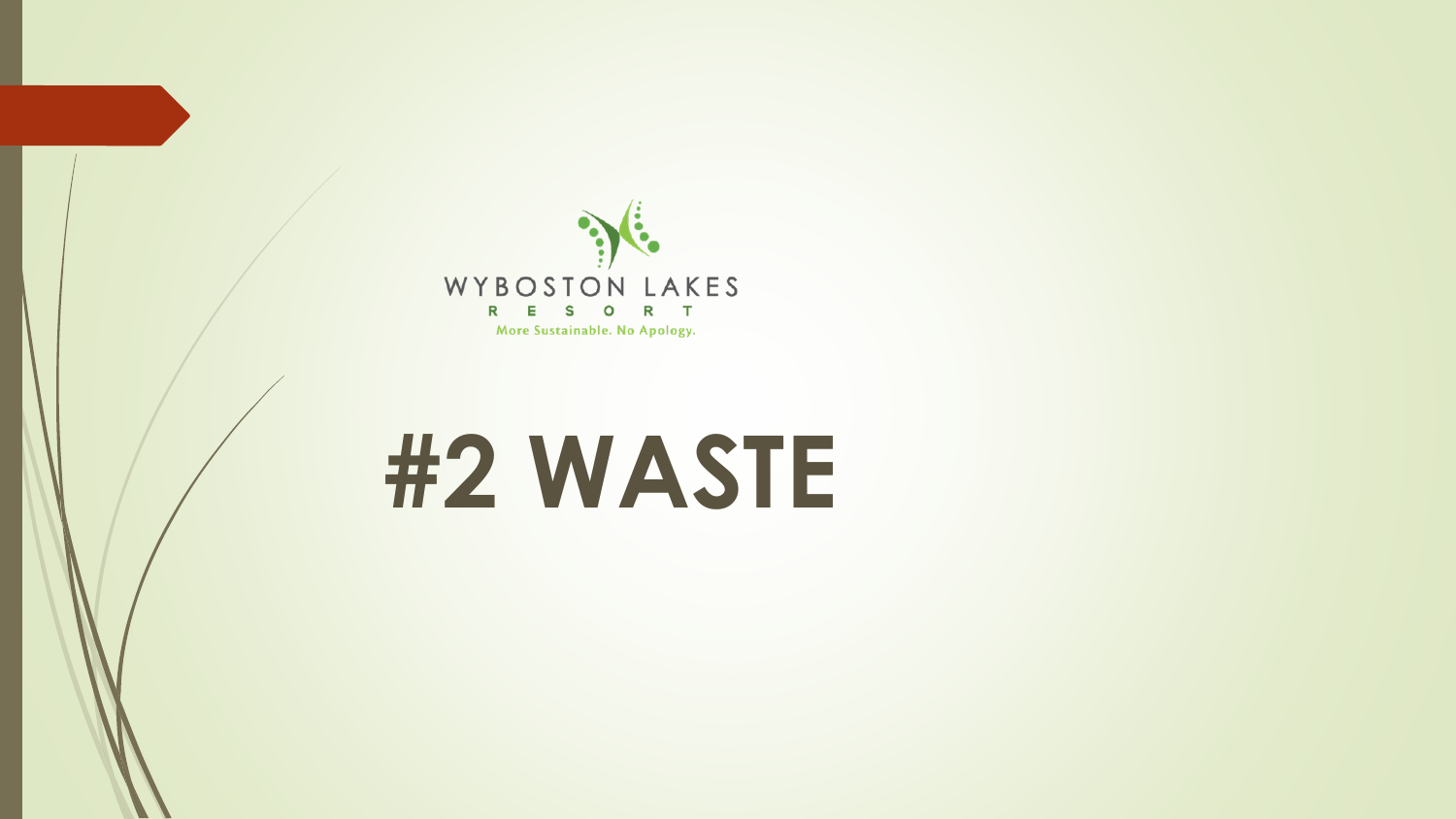## Let's break it down…

Waste management is a huge part of our sustainability policy. We're very aware that, as a Resort with so much on offer, what we waste has a massive impact on the environment. That is why we are proud to be 'Zero to Landfill' for the sixth consecutive year. Amongst other things we're committed to ensuring our waste is managed in the best possible way. As such we are now partnered with Ellgia waste management. All of the waste collected on the resort is managed so it doesn't go to landfill. Here is a breakdown of how:



General Waste is processed through a scanning system and recyclables are extracted. The remaining material is bulked, shredded and dried. Residual Derived Fuel is then made and will provide energy creation for power facilities.



Glass is taken to a reprocessing plant. The glass goes through a pre-treatment process, cleans, separates, crushes and melts the glass. Glass is a highly versatile material with almost limitless applications; it does not degrade through the recycling process so it can be recycled again and again.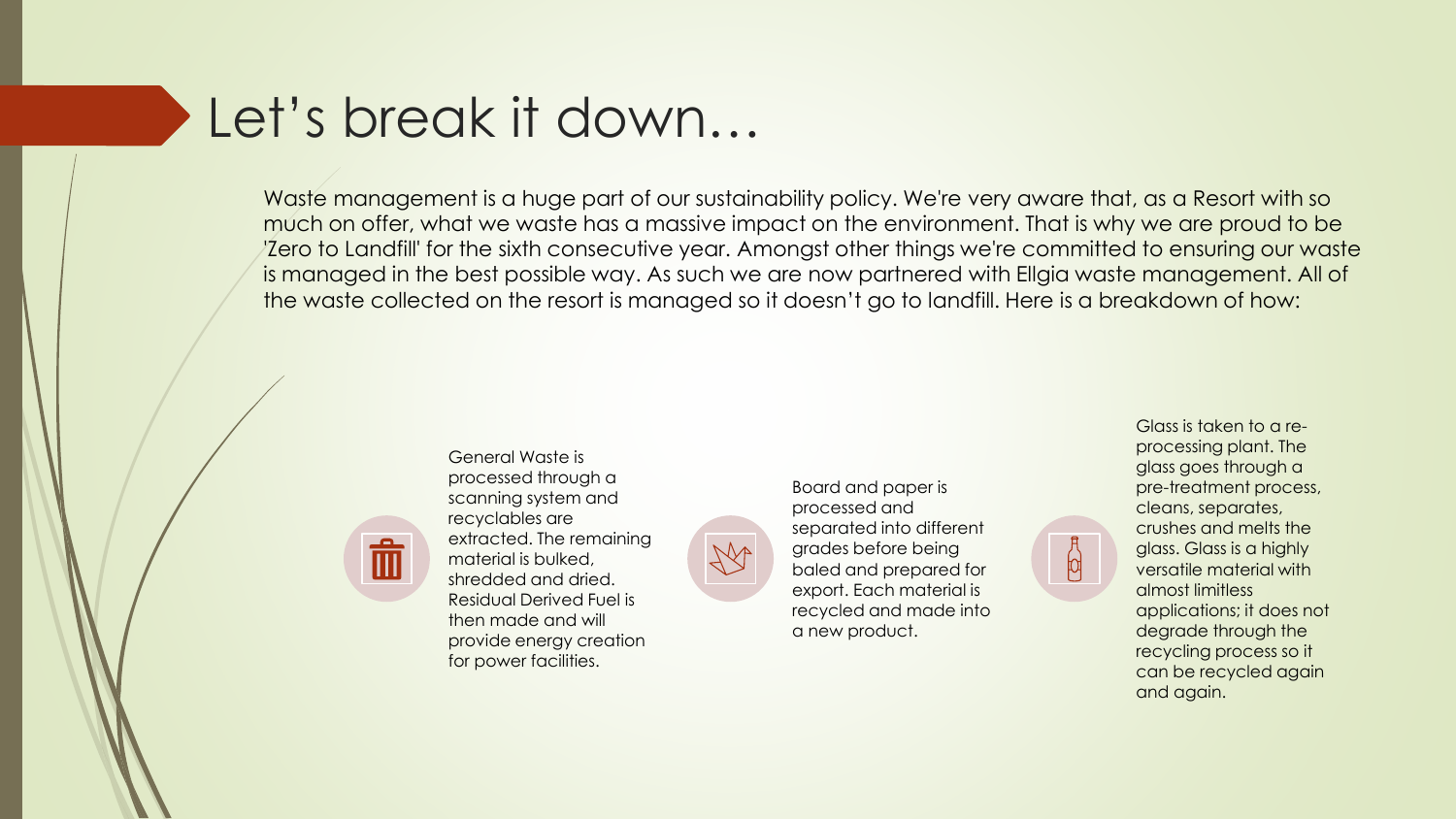

## Food waste

With multiple food outlets available throughout our complex, tackling food waste is paramount. Some simple process changes have delivered big wins. These are:

- All spa food is now a plated option removing a buffet significantly reduces food waste.
- Menus are developed with portion control as a key factor to reduce wastage and where possible pre-orders are encouraged.
- Menus are also engineered to allow the chef to order a smaller basket of food.
- Any food that has been left over when the venues have been opening and closing during the pandemic has gone to staff or local food banks.
- It is advertised on buffets that some food items may run out from time to time as part of controlling food waste.
- In 2021 all wastage will be weighed to monitor and measure improvement.